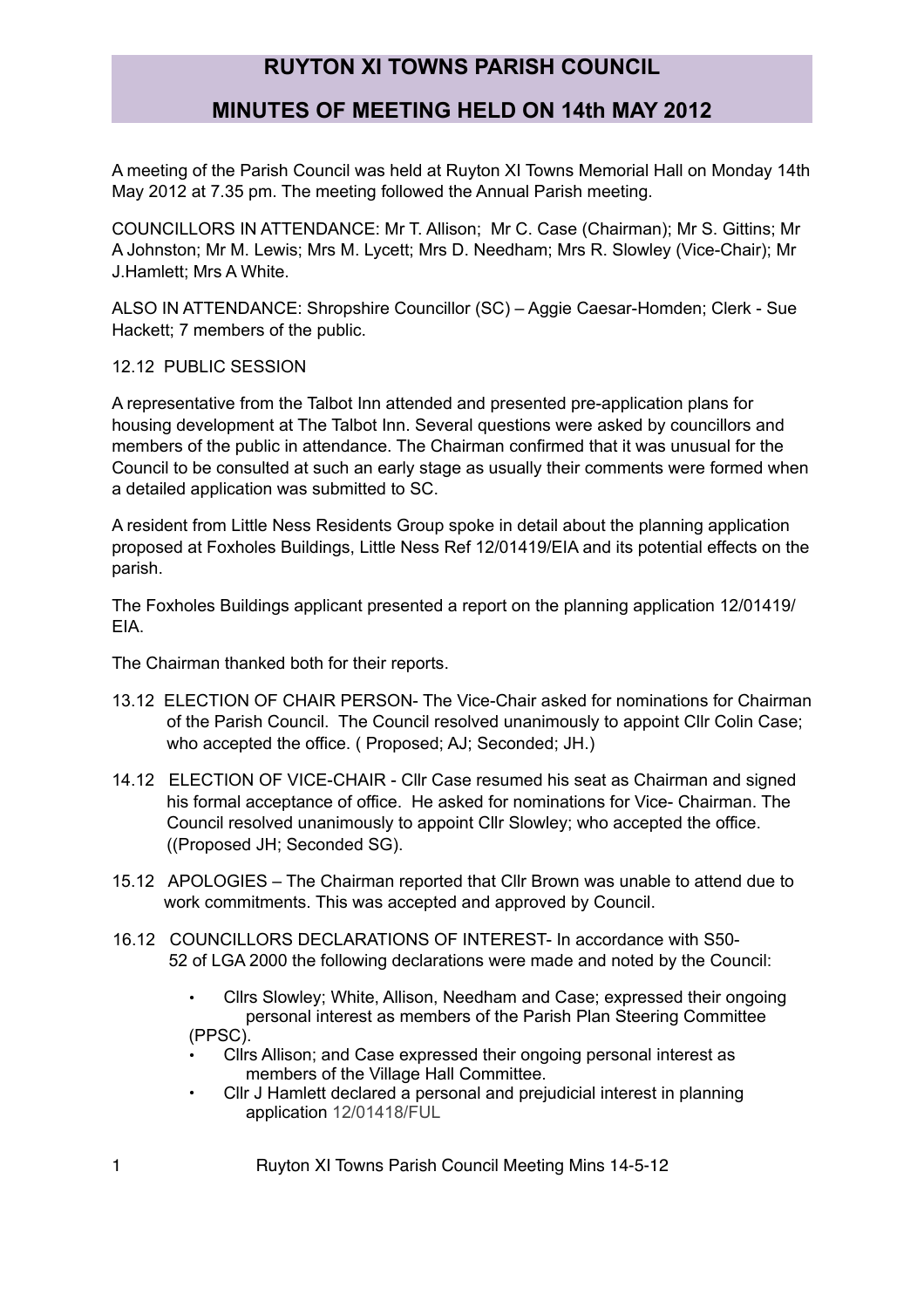# **MINUTES OF MEETING HELD ON 14th MAY 2012**

17.12 SHROPSHIRE COUNCILLOR REPORT – Cllr Caesar-Homden reported on SC's Local Boundary Review, Community Covenant with the Armed Forces, SC in its new role as Strategic Commissioner and its formation of a 51% Council owned public company providing shared services both internally and externally. She encouraged residents to follow events via the Council website.

Cllr Caesar Homden updated residents and the council on services provided over the last year and the Council's specific intentions re:

- Dunning Close Play Area & Bridge Inn Field.
- Additional installation of signage at Jubilee Bridge.

Cllr Caesar-Homden responded to questions raised and explain why as the parishes SC councillor she had asked for planning application 12/00162/LBC & 12/00165/FUL to be decided by a delegated officer and not go to planning committee; when she had been informed of the Parish Council's views concerning the application. Following some discussion over the issue it was agreed that there was a need for the Parish Council and Cllr Caesar-Homden to work more closely together.

**This is incorrect. I explained that I do not make decisions on planning and that I had agreed with planning officers advice that that they should determine this application under delegated authority and that I was unaware of any need for the application to go to a planning meeting. I had not been approached by any member of the public nor the parish council to ask for this application to be heard at a planning committee meeting.** 

**I do not recollect there being any such agreement about working more closely together, there was discussion about communication and the fact that the parish council had not contacted me to ask for the application to go to a planning committee meeting. I did also offer to arrange training for the PC with regards to planning matters and their responsibilities i.e. neither the PC nor myself are decision makers, merely consultees.** 

18.12 CONFIRMATION & ACCEPTANCE OF PREVIOUS MEETING MINUTES: Minutes of the Parish Council meeting held on 2/4/12 were considered by members and found to be accurate. RESOLVED The Council instructed the Chairman to sign them as an accurate.

### 19.12 PLANNING MATTERS

- a. Clerk reported on correspondence received from Penton's regarding lease of Doctors Meadow which had recently been circulated to councillors. It was agreed that matter would be deferred to the next council meeting.
- b.Council considered the following planning applications:  *Cllr Hamlett left the room.*

Reference: 12/01418/FUL (validated: 10/04/2012) Address: Myddle Farm, Shotatton, Shrewsbury, SY4 1JH Proposal: Installation of 135 solar photovoltaic panels to the roof of a grain store Applicant: Mr Charles Brown

2 Ruyton XI Towns Parish Council Meeting Mins 14-5-12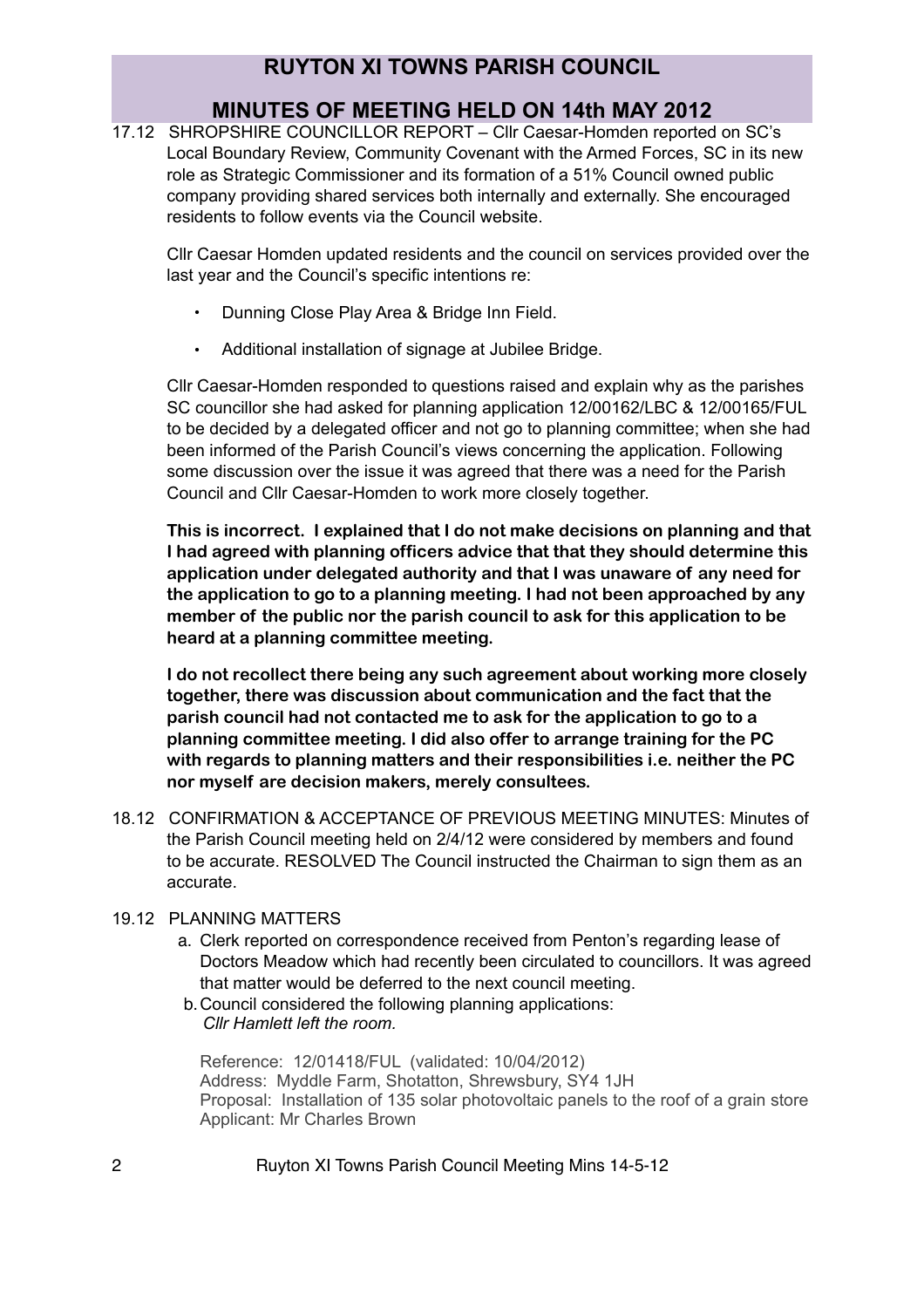### **MINUTES OF MEETING HELD ON 14th MAY 2012**

Council resolved without dissent to support the planning application. (Cllr AW abstained.)

*Cllr Hamlett returned to the room*

c.Amended planning applications: Ref: 11/05772/FUL& 11/05774/LBC- Shelvock . With the agreement of Council Standing Orders were lifted by the Chairman and the applicant was asked a number of questions by councillors regarding measures taken to reduce traffic flow particularly on narrow lanes on the approach to the site near Elbridge. Standing Orders were then reinstated.

Following some discussion Council confirmed unanimously their support of the application as the applicant's had removed from the application ATV/quad bike and clay shooting and had mitigated traffic flow issues in their traffic plan.(Proposed JH; Seconded SG.)

- d. Foxholes Buildings, Little Ness Ref 12/01419/EIA Erection of 3 poultry rearing sheds; 2 control rooms, 7 feed bins. The planning application was discussed. Council resolved that as the application was outside the parish boundary and that as no local residents (other than Cllr RS) had highlighted their concerns to the Council, no comments were to be made by the Council. ( Proposed SG; Seconded TH; For 9; Against RS.)
- e.Clerk reported there had been no new planning application decisions notified to the Council.
- f. Chairman reported on the NALC Early Day Motion on Planning Appeals. Council agreed to support the motion ( Proposed CC; Seconded TA; For 4: Against 4 Chairman used his casting his vote.)

#### 20.12 LOCAL REPORTS

- a. Dunning Close & Bridge Inn Field Projects Cllr Slowley presented a detailed plan of the play scheme at Dunning Close.
- b. Drs Meadow Spinney, Diamond Jubilee Woodland Project Update by Chairman on behalf of Cllr Brown. During Oct/Nov 2012 trees were to be cut down and timber sales would contribute to the cost of planting new Jubilee wood. Clive Dean currently sourcing saplings.
- c. Local Joint Committee (LJC) Cllr Gittins stated there was nothing new to report.
- d. Nesscliffe Advisory Group Cllr Slowley gave her report. See Appendix A.
- e. SALC Reports & Oswestry Meetings The Chairman reported that the meetings were scheduled for the forthcoming week.
- 21.12 HIGHWAYS
	- a. Jubilee bridge concerns highlighted by Mr A Prince; see Min 17.12 being resolved by SC.
	- b. 2011 Unsatisfactory resurfacing work carried out in Ruyton XI Towns; School Road; Brownhill – Agreed to be followed up with SC Div Surveyor.
- 22.12 YEAR END ACCOUNTS Appendix B
	- a. Council to approve the yearend accounts; Annual Return Section1 and bank reconciliation – By agreement deferred to next meeting.
	- b. Council to consider the Internal Auditor's report and complete the Annual Return Section 2 and approve it - By agreement deferred to next meeting.
- 3 Ruyton XI Towns Parish Council Meeting Mins 14-5-12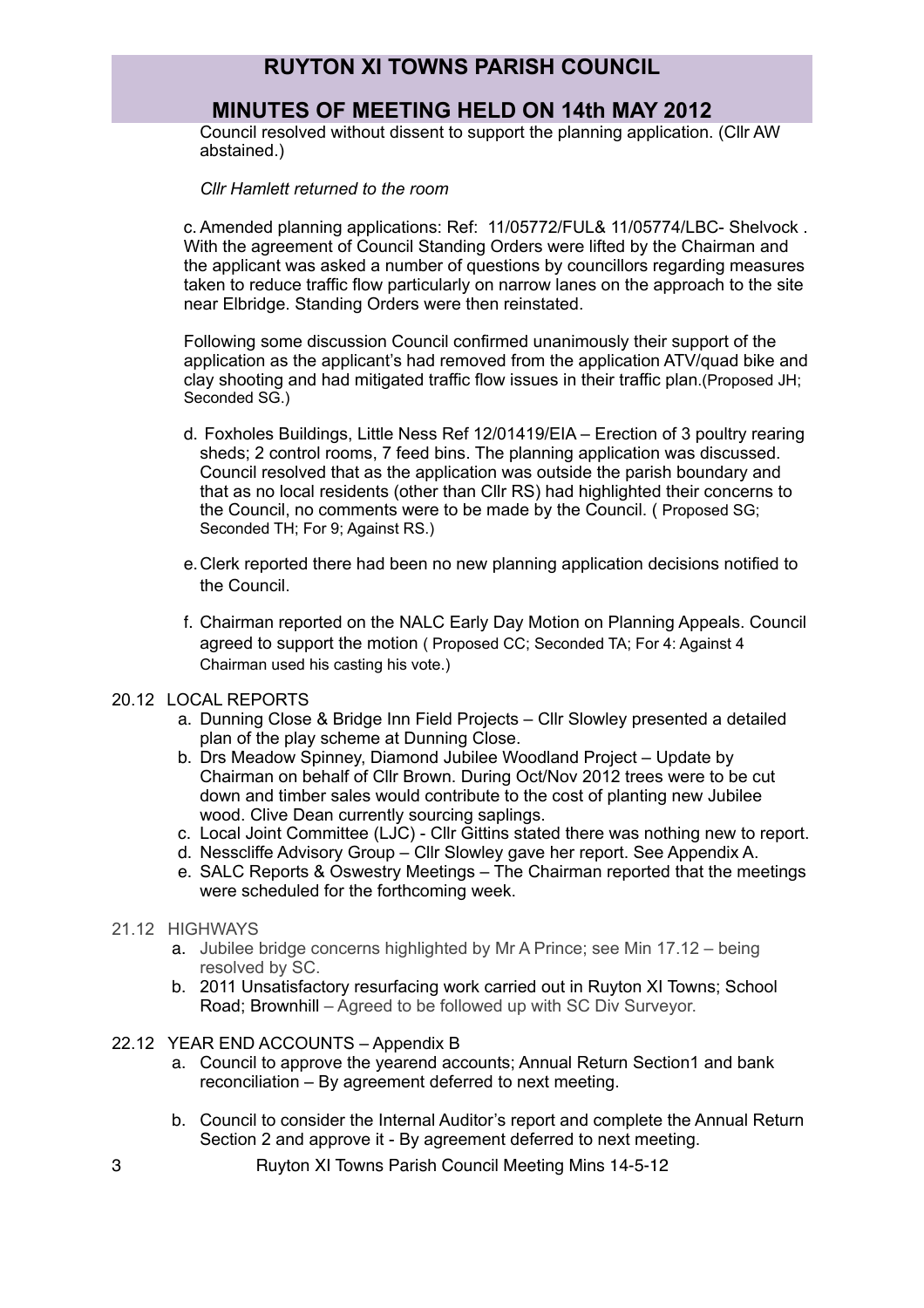## **MINUTES OF MEETING HELD ON 14th MAY 2012**

c. Council considered the Internal Auditor's report, congratulated the Clerk and agreed to minute the following in the interests of transparency and as advised by the Internal Auditor:

That Min Ref 42.11(b) Relating to the authorisation of the reimbursement (chq 257) of £375.00; to Mr C Case related to the Parish Council's provision of a play house for Ruyton XI Towns Pre-School. This was purchased by Cllr Case on the Parish Council's behalf. This was supported by the Council's earlier decision Min Ref 14.11(a) to make a s137 grant to the Pre-School for outdoor equipment.

Clerk to respond to Internal Auditor.

### 23.12 FINANCE

- a. Council approved the renewal of SALC annual subscription.
- b. Council approved the renewal of insurance policy with Came & Co.
- c. Payments Council examined the following invoices and reimbursements and authorised their payment instructing Cllrs Lycett and Lewis to check and sign.

| <b>Staples Direct</b>     | Admin Delivery charge  | Chq No<br>302 | £3.00   |
|---------------------------|------------------------|---------------|---------|
| R Slowley                 | <b>Travel Expenses</b> | 303           | £31.20  |
| <b>SALC</b>               | <b>Annual Sub</b>      | 304           | £360.62 |
| Mr B Townson              | IA Fee 2012            | 305           | £100.00 |
| <b>Broker Network Ltd</b> | Annual insurance       | 306           | £461.95 |

- d. April Receipts The Clerk reported that the annual VAT refund for 2011/12 £172.26; the precept of £16,000, interest £7.15 had been received. Balance in the Treasurer's Deposit Account as at 30/4/2012 was £44,768.80.
- e. VAS Costs & Possible Donation by School It was decided that Cllrs Johnson & Case would carry out a site survey of School Rd and discuss the options available with costs reporting back to Council at the next meeting.
- f. Nat West Account Opening of account deferred to next meeting.
- 24.12 CLERK'S UPDATE REPORT & COMMUNICATION The Clerk summarised the report see Appendix C
- 12. APPOINTMENT OF PARISH REPRESENTATIVES Council appointed the following:
	- a. Primary School representative Cllrs Case and Slowley.
	- b. Shropshire Council LJC representative Cllr Gittins.
	- c. Village Hall Committee representatives Cllrs Case and Allison.
	- d. ALC Area Com/ Oswestry TC Meeting representatives Cllrs Case, Slowley, Needham.
	- (e) Nesscliffe Heritage Group representative Cllrs Allsion & Slowley
	- (f) Charity Trustee representative- Cllr Slowley.
- 4 Ruyton XI Towns Parish Council Meeting Mins 14-5-12